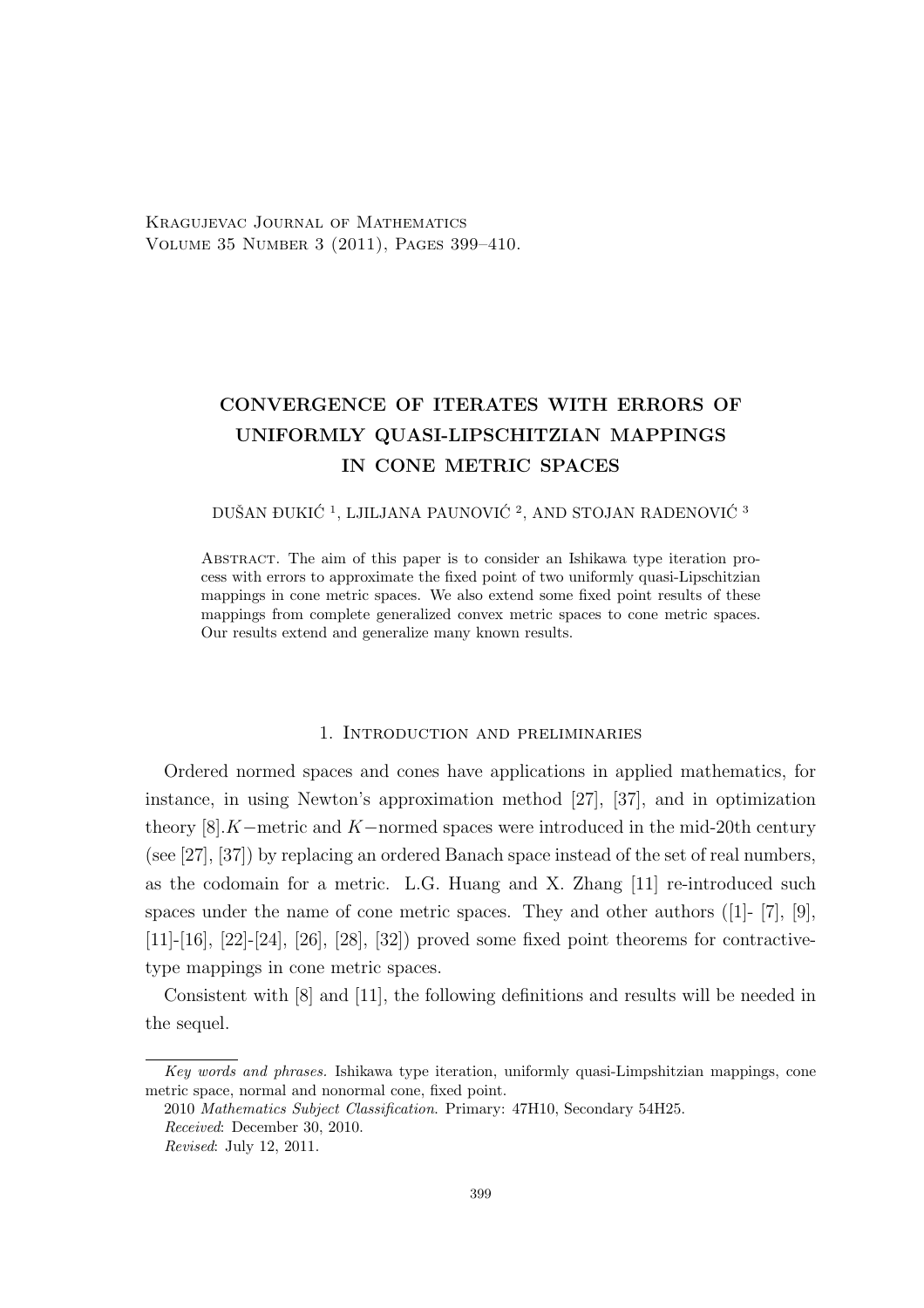Let  $E$  be a real Banach space. A subset  $P$  of  $E$  is called a cone whenever the following conditions hold:

- (a) P is closed, nonempty and  $P \neq {\theta}$ ;
- (b)  $a, b \in \mathbb{R}, a, b \ge 0$ , and  $x, y \in P$  imply  $ax + by \in P$ ;
- (c)  $P \cap (-P) = \{\theta\}.$

Given a cone  $P \subset E$ , we define a partial ordering  $\preceq$  with respect to P by  $x \preceq y$  if and only if  $y - x \in P$ . We shall write  $x \prec y$  to indicate that  $x \preceq y$  but  $x \neq y$ , while  $x \ll y$  will stand for  $y - x \in intP$  (interior of P). If  $intP \neq \emptyset$  then P is called a solid cone (see [27]).

There exist two kinds of cones- normal (with the normal constant  $k$ ) and nonnormal ones [8].

Let E be a real Banach space,  $P \subset E$  a cone and  $\preceq$  partial ordering defined by P. Then P is called normal if there is a number  $k > 0$  such that for all  $x, y \in P$ ,

(1.1) θ ¹ x ¹ y imply kxk ≤ k kyk ,

or equivalently, if  $(\forall n)$   $x_n \preceq y_n \preceq z_n$  and

(1.2) 
$$
\lim_{n \to \infty} x_n = \lim_{n \to \infty} z_n = x \text{ imply } \lim_{n \to \infty} y_n = x.
$$

The least positive number k satisfying  $(1.1)$  is called the normal constant of P. It is clear that  $k \geq 1$ .

Example 1.1. [27] Let  $E = C_{\mathbb{R}}^1 [0,1]$  with  $||x|| = ||x||_{\infty} + ||x'||_{\infty}$  on  $P = \{x \in E : x(t) \ge 0\}$ . This cone is not normal. Consider, for example,  $x_n(t) = \frac{t^n}{n}$  $\left(t\right) = \frac{t^n}{n}$  and  $y_n(t) = \frac{1}{n}$ . Then  $\theta \preceq$  $x_n \preceq y_n$ , and  $\lim_{n\to\infty} y_n = \theta$ , but  $||x_n|| = \max_{t \in [0,1]} \left|\frac{t^n}{n}\right|$ n  $\left|+\max_{t\in[0,1]}|t^{n-1}|=\frac{1}{n}+1>1;$ hence  $x_n$  does not converge to zero. It follows by  $(1.2)$  that P is a nonnormal cone.

**Definition 1.1.** [11], [37] Let X be a nonempty set. Suppose that the mapping  $d: X \times X \rightarrow E$  satisfies:

- (d1)  $\theta \preceq d(x, y)$  for all  $x, y \in X$  and  $d(x, y) = \theta$  if and only if  $x = y$ ;
- (d2)  $d(x, y) = d(y, x)$  for all  $x, y \in X$ ;
- (d3)  $d(x, y) \preceq d(x, z) + d(z, y)$  for all  $x, y, z \in X$ .

Then d is called a cone metric [11] or K-metric [37] on X and  $(X, d)$  is called a cone metric  $[11]$  or K-metric space  $[37]$  (we shall use the first terms).

The concept of a cone metric space is more general than that of a metric space, because each metric space is a cone metric space where  $E = \mathbb{R}$  and  $P = [0, +\infty)$ .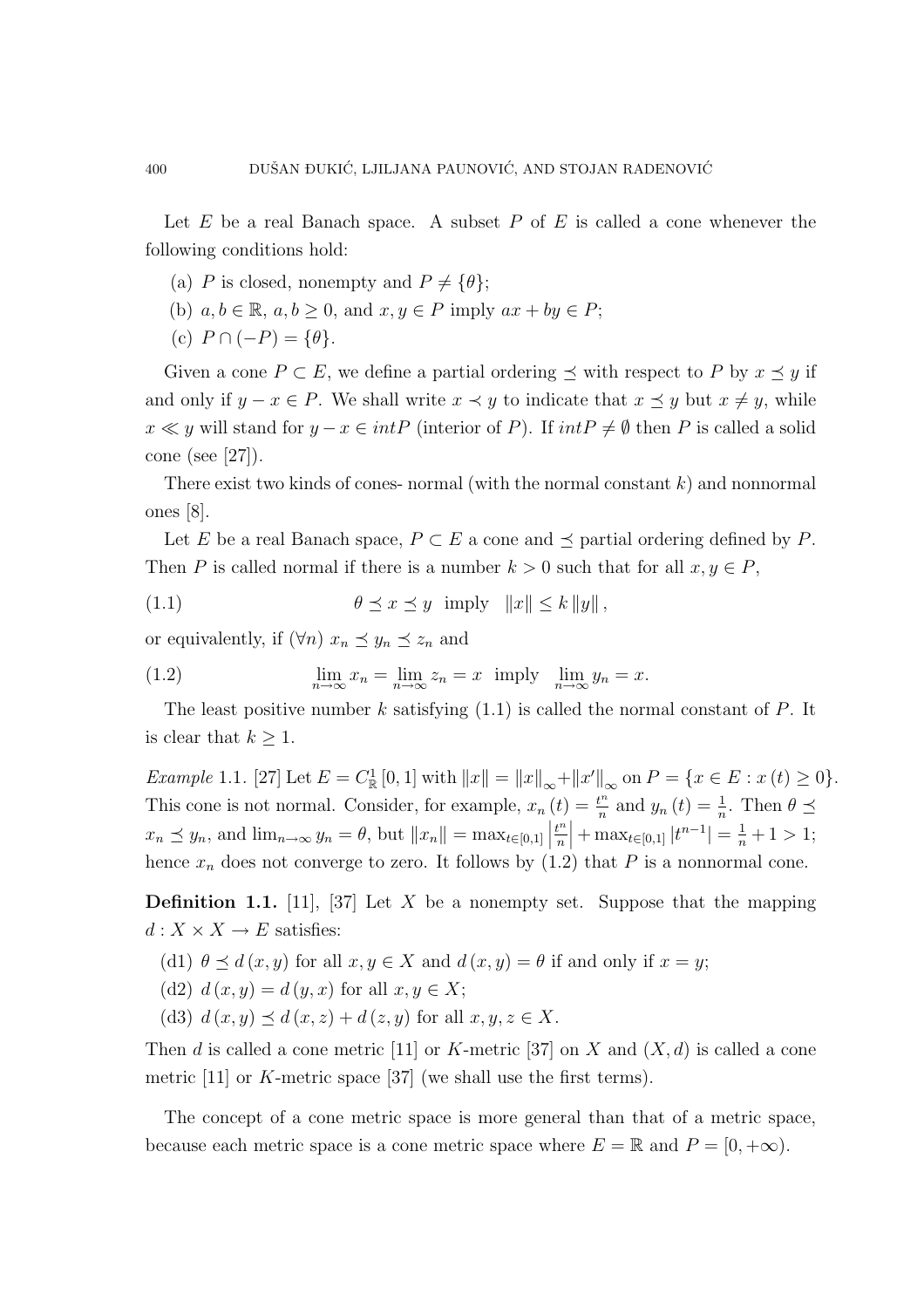Example 1.2.

- (a) [11] Let  $E = \mathbb{R}^2$ ,  $P = \{(x, y) \in \mathbb{R}^2 : x \ge 0, y \ge 0\}$ ,  $X = \mathbb{R}$  and  $d : X \times X \to E$ defined by  $d(x, y) = (|x - y|, \alpha |x - y|)$ , where  $\alpha \geq 0$  is a constant. Then  $(X, d)$  is a cone metric space [11] with normal cone P where  $k = 1$ .
- (b) For other examples of a cone metric spaces, i.e., P-metric spaces one can see [37], pp. 853-854.

**Definition 1.2.** [11] Let  $(X, d)$  be a cone metric space. We say that  $\{x_n\}$  is:

- (i) a Cauchy sequence if for every c in E with  $\theta \ll c$ , there is an N such that for all  $n, m > N$ ,  $d(x_n, x_m) \ll c$ ;
- (ii) a convergent sequence if for every c in E with  $\theta \ll c$ , there is an N such that for all  $n > N$ ,  $d(x_n, x) \ll c$  for some fixed x in X.

A cone metric space  $X$  is said to be complete if every Cauchy sequence in  $X$  is convergent in X.

Let us recall [11] that if P is a normal solid cone, then  $x_n \in X$  is a Cauchy sequence if and only if  $||d(x_n, x_m)|| \to 0$ ,  $n, m \to \infty$ . Further,  $x_n \in X$  converges to  $x \in X$  if and only if  $||d(x_n, x)|| \rightarrow 0, n \rightarrow \infty$ .

In the sequel we assume that  $E$  is a real Banach space and that  $P$  is a normal solid cone in E, that is, normal cone with  $intP \neq \emptyset$ . The last assumption is necessary in order to obtain reasonable results connected with convergence and continuity. The partial ordering induced by the cone P will be denoted by  $\preceq$ .

## 2. Convexity in cone metric space

Let  $(X, d)$  be a cone metric space with a solid cone P. A mapping  $f : X \to X$  is called asymptotically nonexpansive if there exists  $k_n \in [1,\infty)$ ,  $\lim_{n\to\infty} k_n = 1$ , such that  $d(f^n x, f^n y) \preceq k_n d(x, y)$  for all  $x, y \in X$ . Let  $F(f) = \{x \in X : fx = x\}$ . If  $F(f) \neq \emptyset$ , then f is called asymptotically quasi-nonexpansive if there exists  $k_n \in$  $[1,\infty)$ ,  $\lim_{n\to\infty} k_n = 1$ , such that  $d(f^n x, p) \preceq k_n d(x, p)$  for all  $x \in X, p \in F(f)$ . Moreover, it is uniformly quasi-Lipschitzian if there exists  $L > 0$  such that  $d(f^n x, p) \leq$  $Ld(x,p)$  for all  $x \in X, p \in F(f)$ .

From the above definition, if  $F(f) \neq \emptyset$ , it follows that an asymptotically nonexpansive mapping must be asymptotically quasi-nonexpansive, and an asymptotically quasi-nonexpansive must be uniformly quasi-Lipschitzian where  $L = \sup \{k_n, n \in \mathbb{N}\}\$  $<$   $\infty$ . In recent years, asymptotically nonexpansive mappings and asymptotically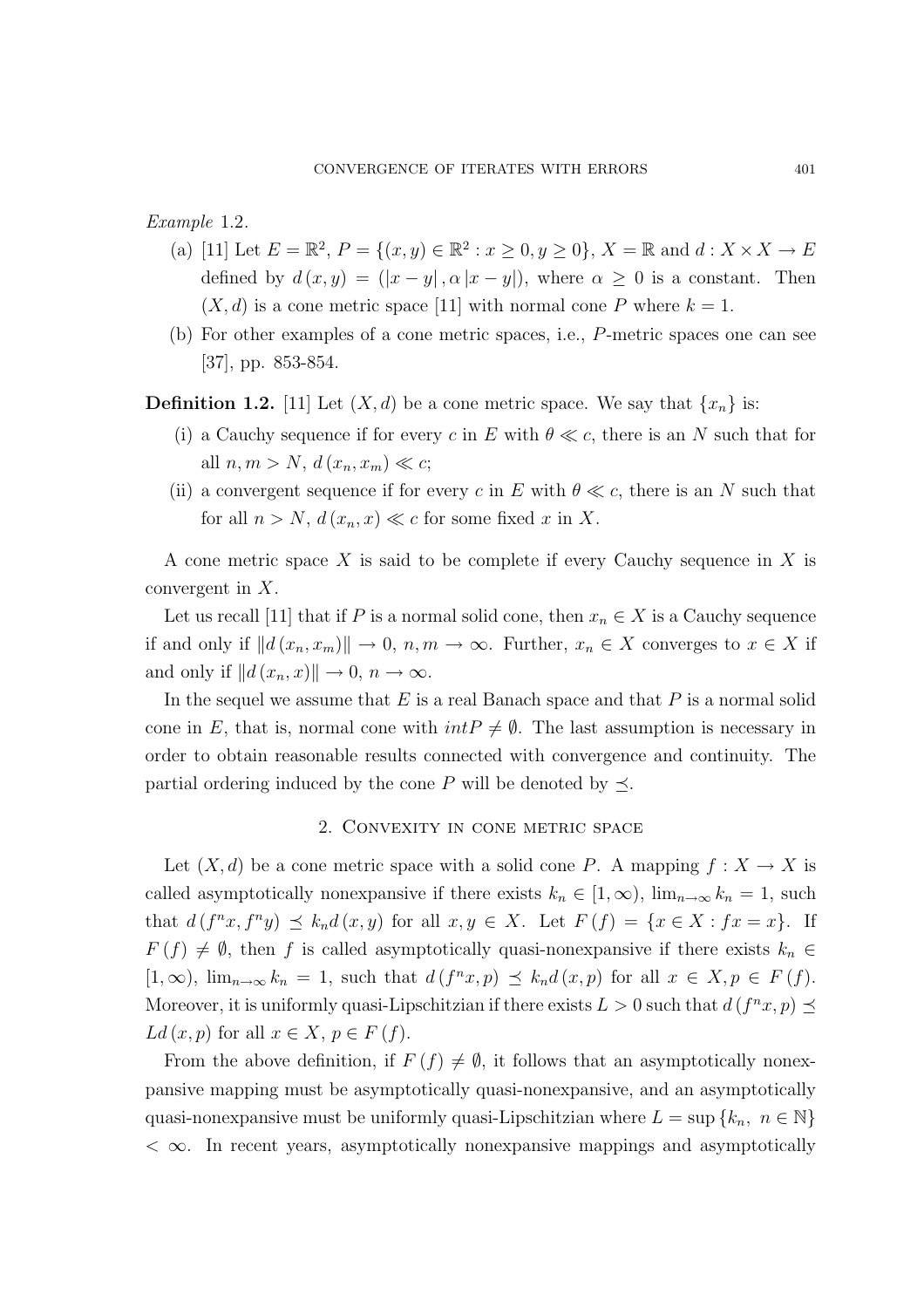quasi-nonexpansive mappings have been studied extensively in the setting of convex metric spaces ([10], [17], [18], [19], [20]).

In 1970, Takahashi [25] first introduced a notion of convex metric space which is more general space. It should be pointed out that each linear normed space is a special example of convex metric space, but there exist some convex metric spaces which cannot be embedded into normed space [25].

Now we introduce the following:

**Definition 2.1.** Let  $(X, d)$  be a cone metric space, and  $I = [0, 1]$ . A mapping  $W: X^2 \times I \to X$  is said to be convex structure on X, if for any  $(x, y, \lambda) \in X^2 \times I$ and  $u \in X$ , the following inequality holds:

$$
d(W(x, y, \lambda), u) \preceq \lambda d(x, u) + (1 - \lambda) d(y, u).
$$

If  $(X, d)$  is a cone metric space with a convex structure W, then  $(X, d)$  is called a convex abstract metric space or convex cone metric space (see also [14], [23]). Moreover, a nonempty subset C of X is said to be convex if  $W(x, y, \lambda) \in C$ , for all  $(x, y, \lambda) \in C^2 \times I$ .

**Definition 2.2.** Let  $(X, d)$  be a cone metric space,  $I = [0, 1]$ , and  $\{a_n\}$ ,  $\{b_n\}$ ,  $\{c_n\}$ real sequences in [0, 1] with  $a_n + b_n + c_n = 1$ . A mapping  $W : X^3 \times I^3 \to X$  is said to be convex structure on X, if for any  $(x, y, z, a_n, b_n, c_n) \in X^3 \times I^3$  and  $u \in X$ , the following inequality holds:

 $d(W(x, y, z, a_n, b_n, c_n), u) \preceq a_n d(x, u) + b_n d(y, u) + c_n d(z, u).$ 

If  $(X, d)$  is a cone metric space with a convex structure W, then  $(X, d)$  is called a generalized convex cone metric space. Moreover, a nonempty subset  $C$  of  $X$  is said to be convex if  $W(x, y, z, a_n, b_n, c_n) \in C$ , for all  $(x, y, z, a_n, b_n, c_n) \in C^3 \times I^3$ .

Remark 2.1. If  $E = \mathbb{R}, P = [0, +\infty), ||\cdot|| = |\cdot|$  then  $(X, d)$  is a convex metric space, i.e., generalized convex metric space as in [30].

*Example* 2.1. Let  $(X, d)$  be a cone metric space as in Example 1.2(a). If  $W(x, y, \lambda) =: \lambda x + (1 - \lambda) y$ , then  $(X, d)$  is a convex cone metric space. Hence, this concept is more general than that of a convex metric space.

**Definition 2.3.** Let  $(X, d)$  be a cone metric space with a convex structure  $W: X^3 \times I^3 \to X$ ,  $f, g: X \to X$  be uniformly quasi-Lipschitzian mappings with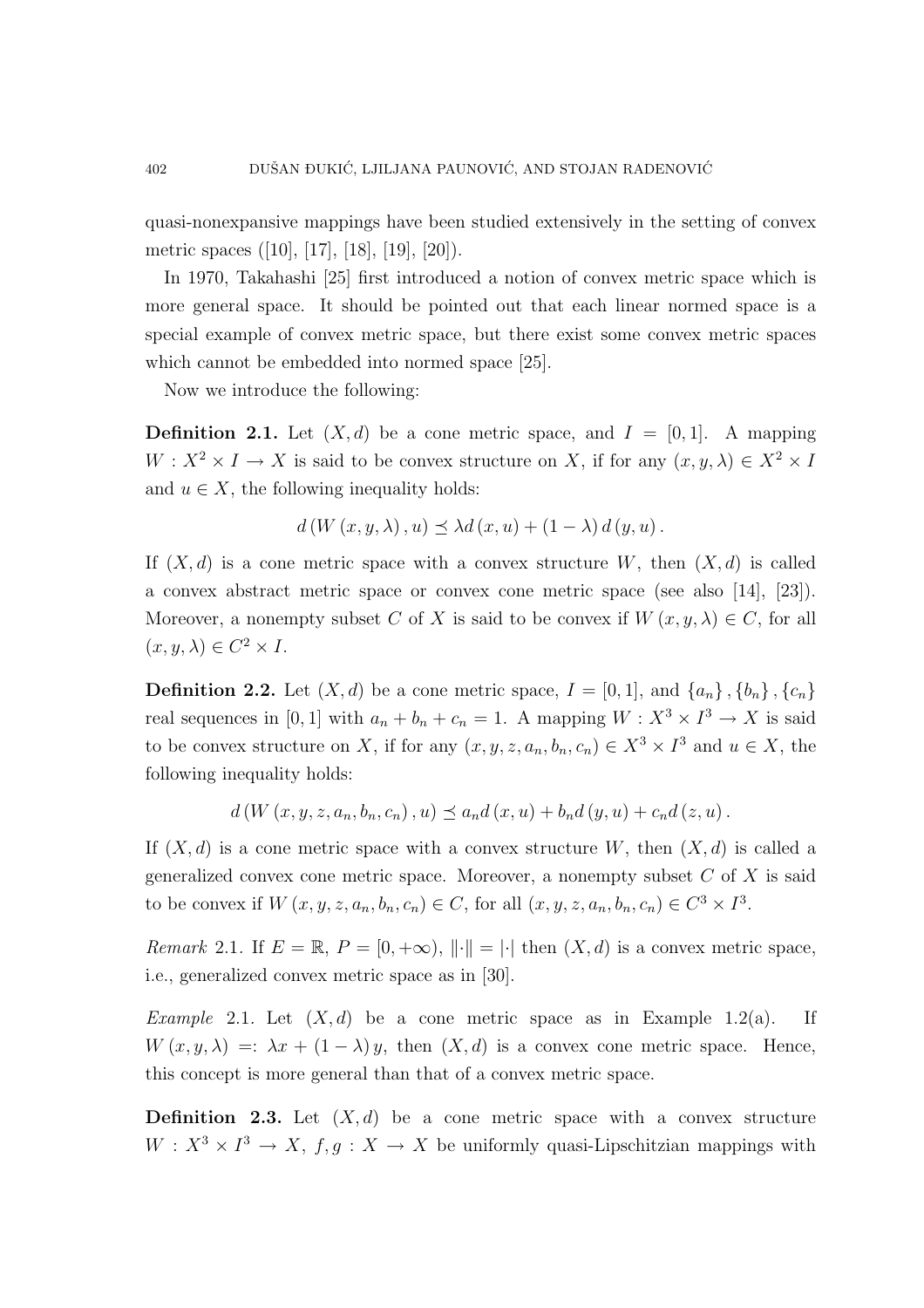$L > 0$  and  $L' > 0, \{a_n\}, \{b_n\}, \{c_n\}, \{a'_n\}, \{b'_n\}, \{c'_n\}$  be six sequences in [0, 1] with  $a_n + b_n + c_n = a'_n + b'_n + c'_n = 1, n = 1, 2, \dots$  For any given  $x_1 \in X$ , define a sequence  ${x_n}$  as follows:

(2.1) 
$$
\begin{cases} y_n = W(x_n, g^n x_n, v_n, a'_n, b'_n, c'_n), \\ x_{n+1} = W(x_n, f^n y_n, u_n, a_n, b_n, c_n), \end{cases}
$$

where  $\{u_n\}$ ,  $\{v_n\}$  are two sequences in X satisfying the following condition: for any nonnegative integers  $n, m, 1 \leq n < m$ , if  $\delta(A_{nm}) > 0$ , then

(2.2) max n≤i,j≤m {kd (x, y)k : x ∈ {u<sup>i</sup> , vi} , y ∈ {x<sup>j</sup> , y<sup>j</sup> , fy<sup>j</sup> , gx<sup>j</sup> , u<sup>j</sup> , vj}} < δ (Anm),

where  $A_{nm} = \{x_i, y_i, fy_i, gx_i, u_i, v_i : n \leq i \leq m\}, \delta(A_{nm}) = \sup_{x,y \in A_{nm}} ||d(x,y)||.$ 

Then  $\{x_n\}$  is called the Ishikawa type iteration process with errors of two uniformly quasi-Lipschitzian mappings f and g in convex cone metric space  $(X, d)$ .

Remark 2.2. Note that some iteration processes considered in [10], [17], [18], [19] can be obtained from the above process  $(2.1)$  as special cases by suitable choosing the spaces and the mappings.

In the sequel, we shall need the following lemma.

**Lemma 2.1.** [19] Let nonnegative sequences  $\{p_n\}$ ,  $\{q_n\}$ ,  $\{r_n\}$  satisfy that

$$
\sum_{n=1}^{\infty} q_n < \infty, \quad \sum_{n=1}^{\infty} r_n < \infty, \quad p_{n+1} \le (1 + q_n) p_n + r_n, \quad n \ge 1.
$$

We have:

- (i)  $\lim_{n\to\infty} p_n$  exists;
- (ii) if  $\liminf_{n\to\infty}p_n=0$ , then  $\lim_{n\to\infty}p_n=0$ .

### 3. Main results

Now we give our main results of this paper.

**Theorem 3.1.** Let C be a nonempty closed convex subset of a complete convex cone metric space X,  $f, g: C \to C$  be uniformly quasi-Lipschitzian mappings with  $L > 0$  and  $L' > 0$ , and  $F = F(f) \cap F(g) \neq \emptyset$ . Suppose that  $\{x_n\}$  is the Ishikawa type iteration process with errors defined by  $(2.1)$ ,  $\{u_n\}$ ,  $\{v_n\}$  satisfying  $(2.2)$  and let  ${a_n}$ ,  ${b_n}$ ,  ${c_n}$ ,  ${a'_n}$ ,  ${b'_n}$ ,  ${c'_n}$  be six sequences in [0, 1] satisfying

$$
a_n + b_n + c_n = a'_n + b'_n + c'_n = 1
$$
 and  $\sum_{n=1}^{\infty} (b_n + c_n) < \infty$ .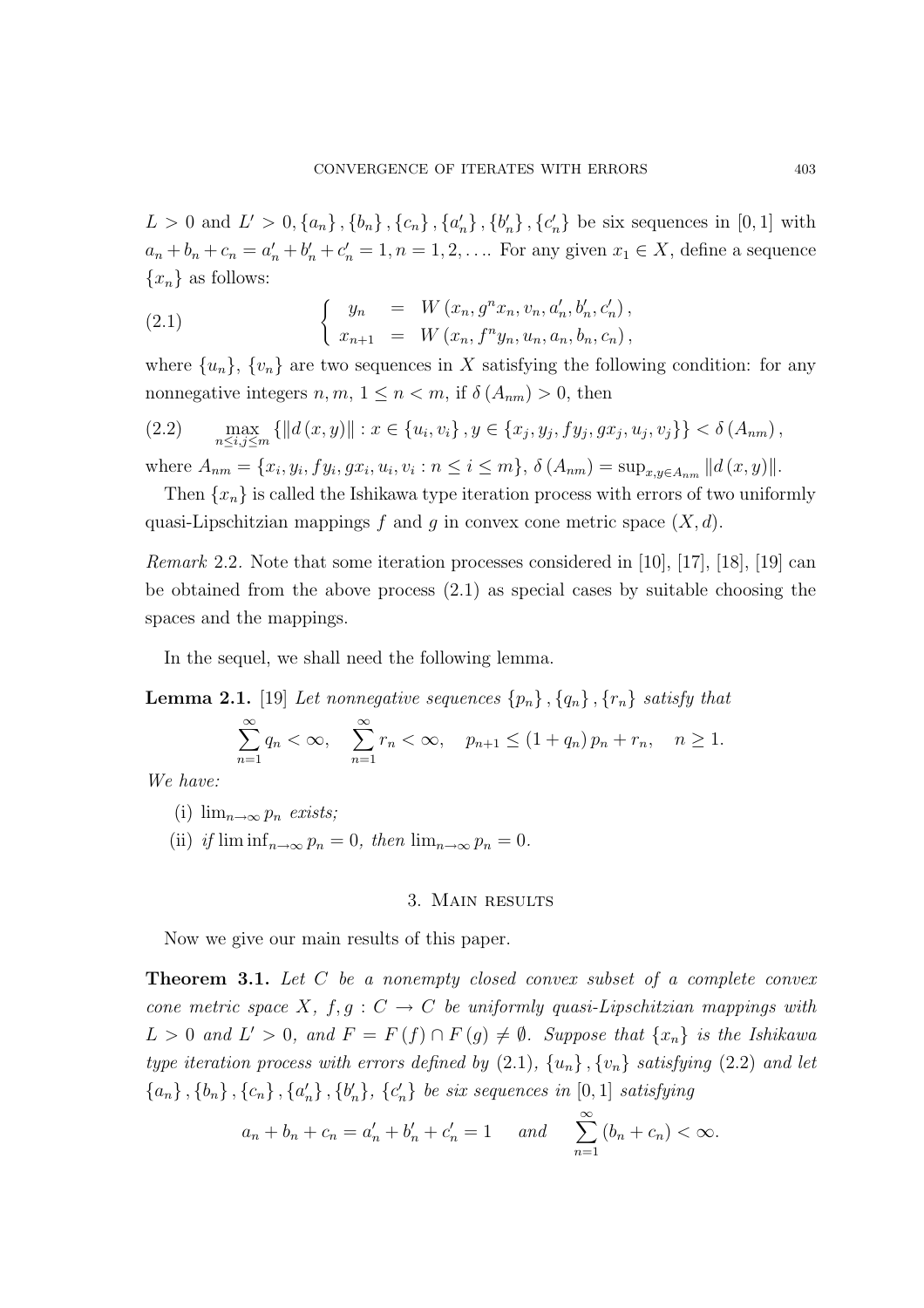Then,  $\{x_n\}$  converges to a common fixed point of f and g if and only if  $\liminf_{n\to\infty} ||d(x_n, F)|| = 0$ , where  $||d(x, F)|| = \inf {||d(x, q)|| : q \in F}.$ 

In order to prove Theorem 3.1 we shall need the following lemma.

**Lemma 3.1.** Let  $C$  be a nonempty closed convex subset of a complete convex cone metric space X,  $f, g: C \to C$  be uniformly quasi-Lipschitzian mappings with  $L > 0$ and  $L' > 0$ . If the sequence  $\{x_n\}$  be as in  $(2.1)$  with  $\{u_n\}$ ,  $\{v_n\}$  satisfying  $(2.2)$  and  ${a_n}$ ,  ${b_n}$ ,  ${c_n}$ ,  ${a'_n}$ ,  ${b'_n}$ ,  ${c'_n}$  be six sequences in [0, 1] satisfying

$$
a_n + b_n + c_n = a'_n + b'_n + c'_n = 1
$$
 and  $\sum_{n=1}^{\infty} (b_n + c_n) < \infty$ ,

and if  $F = F(f) \cap F(g) \neq \emptyset$ , then:

(i) there exists a constant vector  $v \in P \setminus \{\theta\}$  such that

$$
||d(x_{n+1}, p)|| \le k \cdot (1 + \alpha_n L + \alpha_n L L') \cdot ||d(x_n, p)|| + k \cdot ||v|| \alpha_n,
$$

for all  $n \in \mathbb{N}$  and for all  $p \in F$ , where k is the normal constant of a cone P; (ii) there exists a real constant  $M > 0$  such that

$$
||d(x_{n+m}, p)|| \le k \cdot M \cdot ||d(x_n, p)|| + k \cdot M \cdot ||v|| \cdot \sum_{k=n}^{n+m-1} \alpha_k,
$$

for all  $n, m \in \mathbb{N}$  and for all  $p \in F$ , where k is the normal constant of a cone P.

*Proof.* (i) Let  $p \in F$  be given. Then we have

(3.1) 
$$
d(x_{n+1}, p) = d(W(x_n, f^n y_n, u_n, a_n, b_n, c_n), p) \n\leq a_n d(x_n, p) + b_n d(f^n y_n, p) + c_n d(u_n, p) \n\leq a_n d(x_n, p) + b_n L \cdot d(y_n, p) + c_n d(u_n, p),
$$

(3.2)  
\n
$$
d(y_n, p) = d(W(x_n, g^n x_n, v_n, a'_n, b'_n, c'_n), p)
$$
\n
$$
\leq a'_n d(x_n, p) + b'_n d(g^n x_n, p) + c'_n d(v_n, p)
$$
\n
$$
\leq a'_n d(x_n, p) + b'_n L' \cdot d(x_n, p) + c'_n d(v_n, p).
$$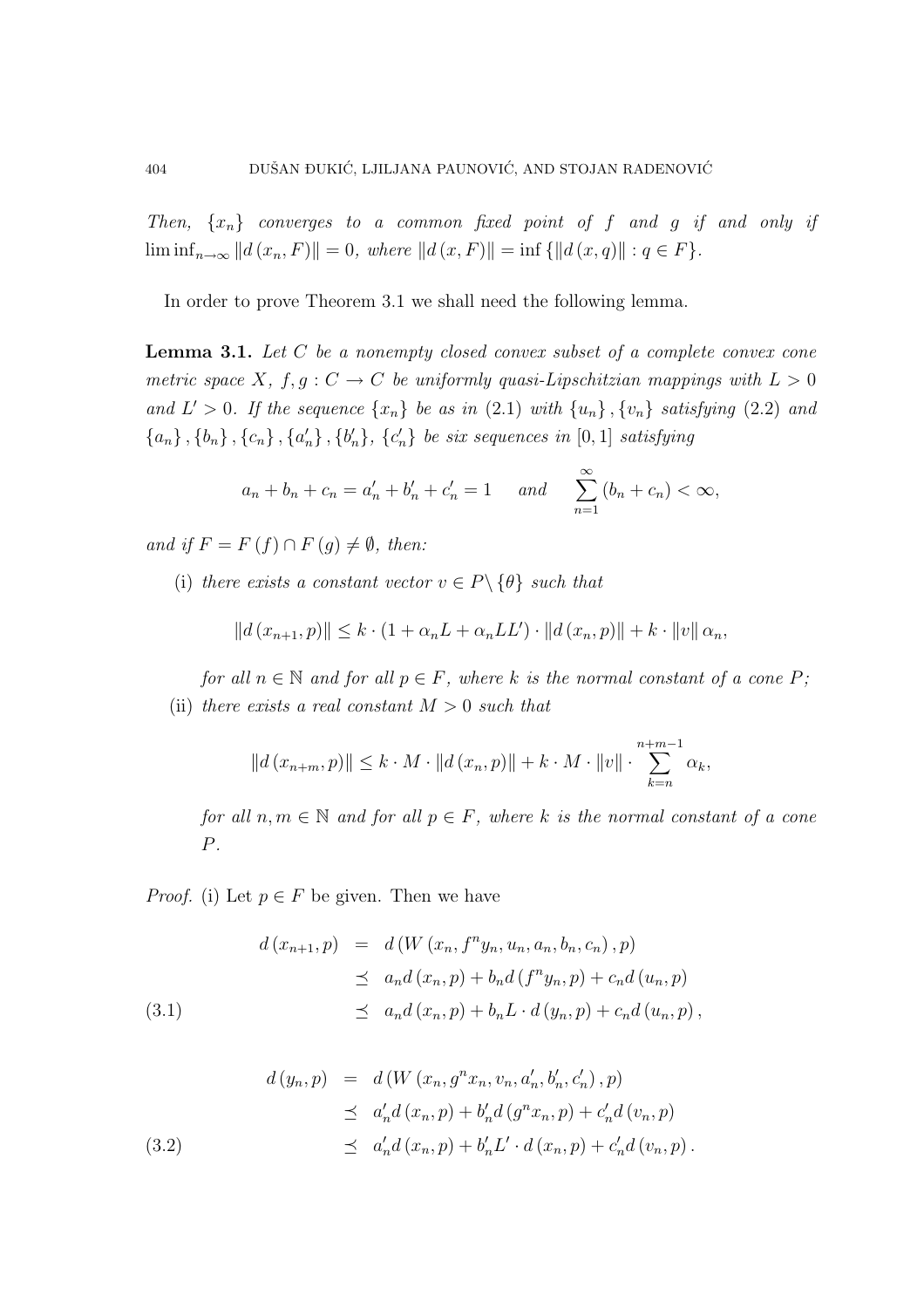Substituting (3.2) into (3.1), it can be obtained that

$$
d(x_{n+1}, p) \leq a_n d(x_n, p) + b_n L \cdot (a'_n d(x_n, p) + b'_n L' \cdot d(x_n, p) + c'_n d(v_n, p))
$$
  
+
$$
c_n d(u_n, p)
$$
  
= 
$$
(a_n + b_n a'_n L + b_n b'_n L L') d(x_n, p) + b_n c'_n L d(v_n, p) + c_n d(u_n, p)
$$
  

$$
\leq (1 + (1 + L') L b_n) d(x_n, p) + b_n L d(v_n, p) + c_n d(u_n, p)
$$
  
(3.3) 
$$
\leq (1 + \alpha_n L + \alpha_n L L') d(x_n, p) + \alpha_n v,
$$

where  $\alpha_n = b_n + c_n$ ,  $v = Ld(v_n, p) + d(u_n, p)$ . Now, (i) follows from (1.1), where k is a normal constant of the cone P.

(ii) It is well known that  $1 + x \leq e^x$  for all  $x \geq 0$ . Using this, from the above inequality (3.3), we have

$$
d(x_{n+m},p) \leq (1 + \alpha_{n+m-1}L + \alpha_{n+m-1}LL') d(x_{n+m-1},p) + \alpha_{n+m-1} \cdot v
$$
  
\n
$$
\leq e^{\alpha_{n+m-1}L + \alpha_{n+m-1}LL'} [(1 + \alpha_{n+m-2}L + \alpha_{n+m-2}LL') d(x_{n+m-2},p)
$$
  
\n
$$
+ \alpha_{n+m-2} \cdot v] + \alpha_{n+m-1} \cdot v
$$
  
\n
$$
\leq e^{L(1+L')(\alpha_{n+m-1} + \alpha_{n+m-2})} d(x_{n+m-2})
$$
  
\n
$$
+ e^{L(1+L')(\alpha_{n+m-1} + \alpha_{n+m-2})} (\alpha_{n+m-1} + \alpha_{n+m-2}) \cdot v
$$
  
\n
$$
\vdots
$$
  
\n
$$
\leq M \cdot d(x_n,p) + \left( M \sum_{k=n}^{n+m-1} \alpha_k \right) \cdot v,
$$

where  $M = e^{L(1+L')} \sum_{k=1}^{+\infty}$  $\lim_{k=1}^{\infty} \alpha_k$ . Further, (ii) follows from (1.1), because P is a normal cone with the normal constant k.  $\Box$ 

Proof of Theorem 3.1. Since,

$$
||d(x_n, F)|| = \inf \{ ||d(x_n, q)|| : q \in F \} \le \inf \{ ||d(x_n, p)|| : \lim x_n = p \in F \} = 0,
$$

it follows that the necessity of the conditions is obvious. Thus, we will only prove the sufficiency. From Lemma 3.1(i), we have

$$
||d(x_{n+1},p)|| \leq k \cdot (1+\alpha_n L + \alpha_n L L') \cdot ||d(x_n,p)|| + k \cdot ||v|| \cdot \alpha_n.
$$

As  $\sum^{\infty}$  $\sum_{n=1}^{\infty} \alpha_n = \sum_{n=1}^{\infty}$  $\sum_{n=1}$   $(a_n + b_n) < \infty$ , therefore  $\lim_{n \to \infty} ||d(x_n, F)||$  exists by Lemma 2.1. According to the hypothesis,  $\liminf_{n\to\infty} ||d(x_n, F)|| = 0$ , hence we have that  $\lim_{n\to\infty} ||d(x_n, F)|| = 0.$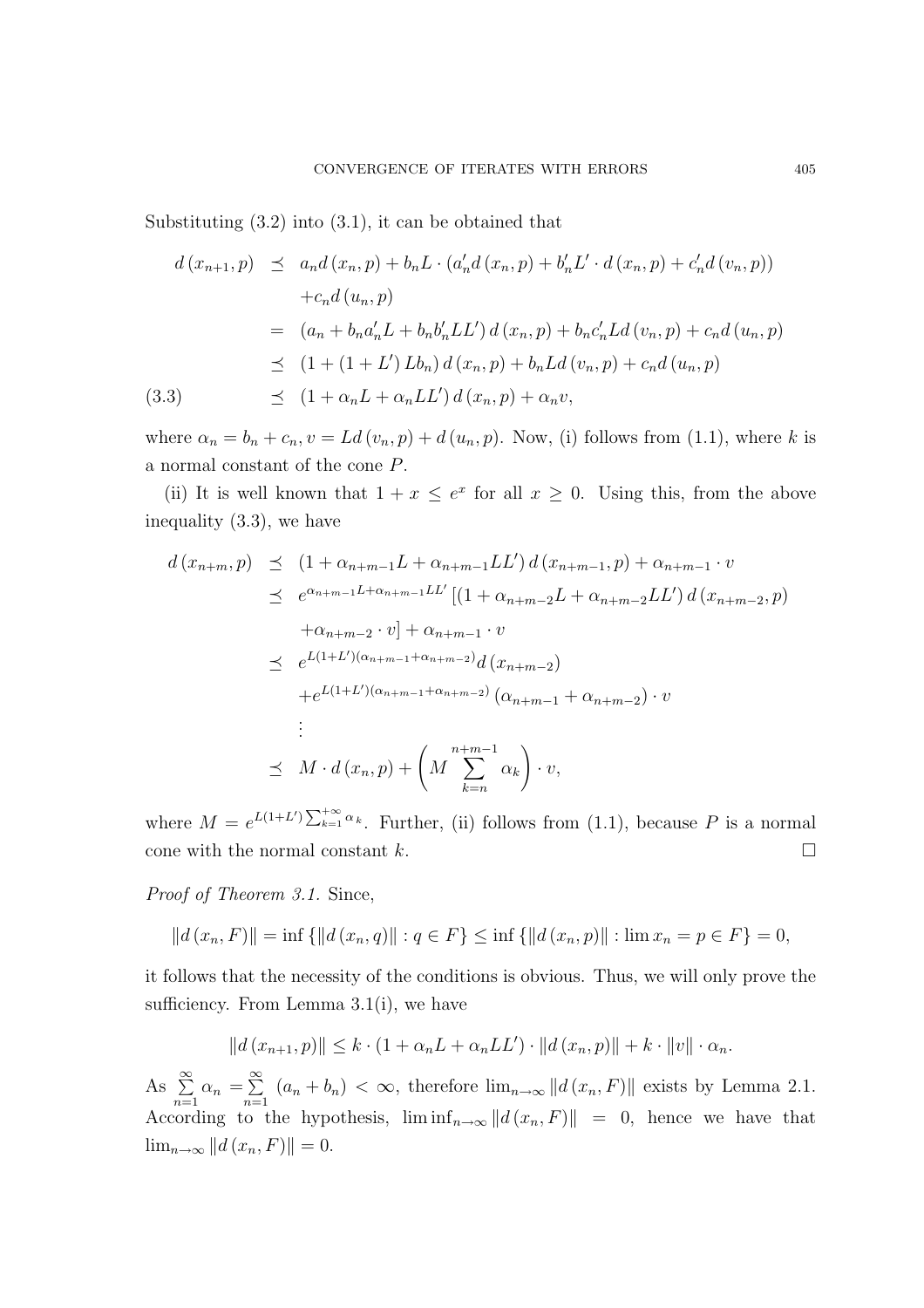Next, we show that  $\{x_n\}$  is a Cauchy sequence. Let  $\varepsilon > 0$  be a given. There exists an integer  $n_0$  such that for all  $n > n_0$  we have

$$
||d(x_n, F)|| < \frac{\varepsilon}{4k^2M}
$$
 and  $\sum_{n=n_0+1}^{\infty} \alpha_n < \frac{\varepsilon}{4k^2 ||v|| M}$ .

In particular, there exists a  $p_1 \in F$  and an integer  $n_1 > n_0$  such that

$$
||d(x_{n_1}, p_1)|| < \frac{\varepsilon}{4k^2M}.
$$

It follows from Lemma 3.1(ii), that when  $n > n_1$ , we get

$$
||d(x_{n+m}, p_1)|| = ||d(x_{n+1+m-n}, p_1)||
$$
  
\n
$$
\leq k \cdot M \cdot ||d(x_{n+1}, p_1)|| + k \cdot M \cdot ||v|| \cdot \sum_{k=n_1}^{n+m-1} \alpha_k
$$

and

$$
||d(x_n, p_1)|| = ||d(x_{n_1 + (n - n_1)}, p_1)||
$$
  
(3.5) 
$$
\leq k \cdot M \cdot ||d(x_{n_1}, p_1)|| + k \cdot M \cdot ||v|| \cdot \sum_{k=n_1}^{n-1} \alpha_k.
$$

Therefore, from  $(1.1)$ ,  $(3.4)$  and  $(3.5)$ , we obtain that

$$
||d(x_{n+m}, x_n)|| \leq k \cdot ||d(x_{n+m}, p_1) + d(p_1, x_n)||
$$
  
\n
$$
\leq k \cdot ||d(x_{n+m}, p_1)|| + k \cdot ||d(p_1, x_n)||
$$
  
\n
$$
\leq 2k^2 \cdot M \cdot ||d(x_{n+}, p_1)|| + k^2 \cdot ||v|| \cdot M \cdot \left(\sum_{k=n_1}^{n+m-1} \alpha_k + \sum_{k=n_1}^{n-1} \alpha_k\right)
$$
  
\n
$$
\leq 2k^2 \cdot M \cdot ||d(x_{n+}, p_1)|| + 2k^2 \cdot ||v|| \cdot M \cdot \sum_{k=n_1}^{n+m-1} \alpha_k
$$
  
\n
$$
< 2k^2 \cdot M \cdot \frac{\varepsilon}{4k^2 M} + 2k^2 \cdot ||v|| \cdot M \cdot \frac{\varepsilon}{4k^2 ||v|| M} = \varepsilon.
$$

Hence  $\{x_n\}$  is a Cauchy sequence in closed convex subset of a complete cone metric space. Therefore, it must converge to a point of C. Suppose  $\lim_{n\to\infty} x_n = p$ . We will prove that  $p \in F$ .

For given  $\varepsilon > 0$ , there exists an integer  $n_2$  such that for all  $n \geq n_2$ , we have

$$
(3.6) \t\t\t ||d(x_n, p)|| < \frac{\varepsilon}{2k(1 + L + L')} \t \text{ and } \t ||d(x_n, F)|| < \frac{\varepsilon}{2k(1 + 3(L + L'))}.
$$

In particular, there exists a  $p_2 \in F$  and integer  $n_3 > n_2$  such that

(3.7) 
$$
||d(x_{n_3}, p_2)|| < \frac{\varepsilon}{2k(1+3(L+L'))}.
$$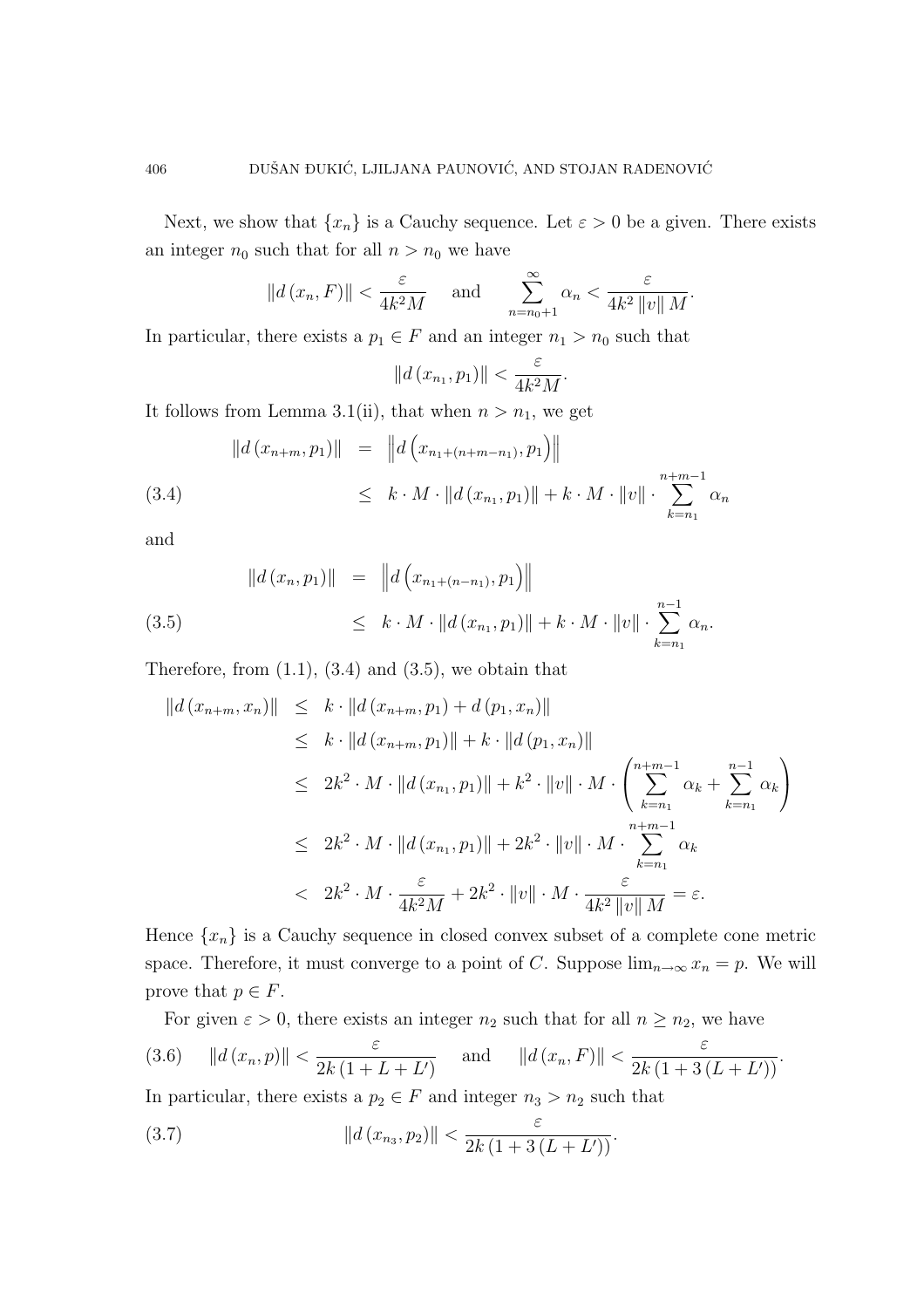First, we have

$$
d(fp, p) \preceq d(fp, p_2) + d(p_2, x_{n_3}) + d(x_{n_3}, p) + 2d(fx_{n_3}, p_2)
$$
  
\n
$$
\preceq Ld(p, p_2) + d(x_{n_3}, p_2) + d(x_{n_3}, p) + 2Ld(x_{n_3}, p_2)
$$
  
\n
$$
\preceq Ld(p, x_{n_3}) + Ld(x_{n_3}, p_2) + d(x_{n_3}, p_2) + d(x_{n_3}, p) + 2Ld(x_{n_3}, p_2)
$$
  
\n
$$
= (1 + L) d(x_{n_3}, p) + (1 + 3L) d(x_{n_3}, p_2).
$$

Now, according to  $(1.1)$ ,  $(3.6)$  and  $(3.7)$  we obtain

$$
||d(fp, p)|| \leq k (1 + L) ||d(x_{n_3}, p)|| + k (1 + 3L) ||d(x_{n_3}, p_2)||
$$
  

$$
< k (1 + L) \frac{\varepsilon}{2k (1 + L + L')} + k (1 + 3L) \frac{\varepsilon}{2k (1 + 3(L + L'))} < \varepsilon,
$$

and we also have  $||d (gp, p)|| < \varepsilon$ . Since  $\varepsilon$  is arbitrary, it follows that  $d (fp, p) =$  $d (gp, p) = \theta$ , that is, p is a fixed point of f and g. This completes the proof of Theorem 3.1.  $\Box$ 

**Theorem 3.2.** Let C be a nonempty closed convex subset of a complete convex cone metric space X,  $f, g : C \to C$  be asymptotically quasi-nonexpansive mappings with sequences  $\{k_n\}$  and  $\{k'_n\}$  (without the conditions  $\sum_{n=1}^{+\infty} (k_n - 1) < \infty$  and  $\sum_{n=1}^{+\infty} (k'_n - 1) < \infty$ , and  $F = F(f) \cap F(g) \neq \emptyset$ . Suppose that  $\{x_n\}$  is the Ishikawa type iteration process with errors defined by  $(2.1)$ ,  $\{u_n\}$ ,  $\{v_n\}$  satisfy  $(2.2)$  and  $\{a_n\}$ ,  ${b_n}$ ,  ${c_n}$ ,  ${a'_n}$ ,  ${b'_n}$ ,  ${c'_n}$  are six sequences in [0, 1] satisfying

$$
a_n + b_n + c_n = a'_n + b'_n + c'_n = 1
$$
 and  $\sum_{n=1}^{\infty} (b_n + c_n) < \infty$ .

Then  $\{x_n\}$  converges to a common fixed point of f and g if and only if  $\liminf_{n\to\infty} ||d(x_n, F)|| = 0$ , where  $||d(x, F)|| = \inf \{||d(x, q)|| : q \in F\}.$ 

*Proof.* Since  $\{k_n\}$ ,  $\{k'_n\} \subset [1, +\infty)$  and  $\lim_{n\to\infty} k_n = \lim_{n\to\infty} k'_n = 1$ , then there exist  $L > 0$  and  $L' > 0$  such that  $L = \sup_{n \geq 0} {\{k_n\}} < \infty$  and  $L' = \sup_{n \geq 0} {\{k'_n\}} < \infty$ . In this case, f, g are uniformly quasi-Lipschitzian mappings with  $L > 0$  and  $L' > 0$ . Hence, Theorem 3.2 can be proven by Theorem 3.1.  $\Box$ 

**Theorem 3.3.** Let  $K$  be a nonempty closed convex subset of a complete convex cone metric space X,  $f, g: C \to C$  be asymptotically nonexpansive mappings with sequences  ${k_n}$  and  ${k'_n}$  (without the conditions  $\sum_{n=1}^{+\infty} (k_n - 1) < \infty$  and  $\sum_{n=1}^{+\infty} (k'_n - 1) < \infty$ ), and  $F = F(f) \cap F(g) \neq \emptyset$ . Suppose that  $\{x_n\}$  is the Ishikawa type iteration process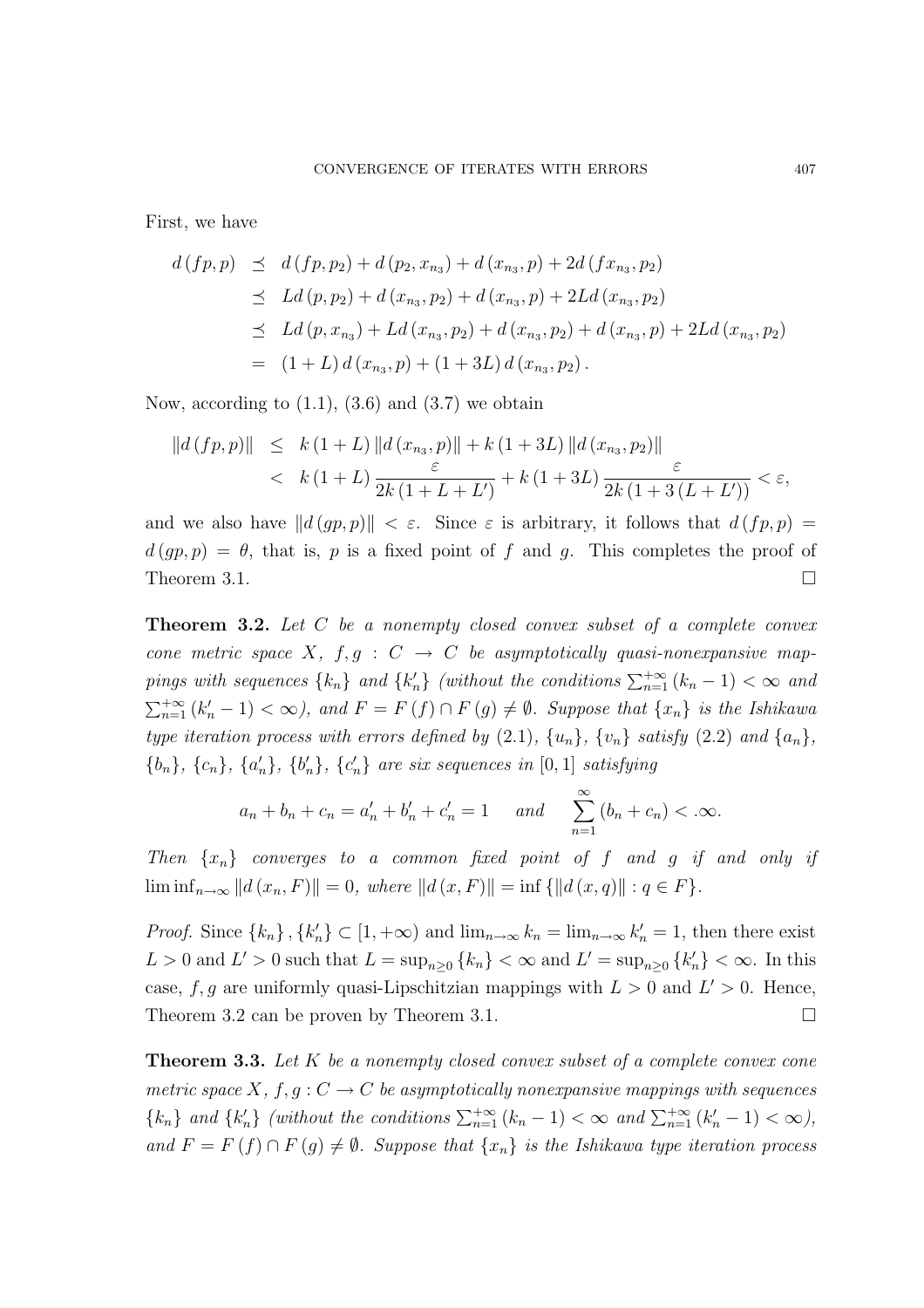with errors defined by (2.1),  $\{u_n\}$ ,  $\{v_n\}$  satisfy (2.2) and  $\{a_n\}$ ,  $\{b_n\}$ ,  $\{c_n\}$ ,  $\{a'_n\}$ ,  ${b'_n}, {c'_n}$  are six sequences in [0, 1] satisfying

$$
a_n + b_n + c_n = a'_n + b'_n + c'_n = 1
$$
 and  $\sum_{n=1}^{\infty} (b_n + c_n) < \infty$ .

Then  $\{x_n\}$  converges to a common fixed point of f and g if and only if  $\liminf_{n\to\infty} ||d(x_n, F)|| = 0$ , where  $||d(x, F)|| = \inf \{||d(x, q)|| : q \in F\}.$ 

Proof. It is clear that an asymptotically nonexpansive mapping must be asymptotically quasi-nonexpansive. Therefore, Theorem 3.3 can be proven by Theorem 3.1.  $\Box$ 

Corollary 3.1. In Theorem 3.1 by setting  $E = \mathbb{R}$ ,  $P = [0, \infty)$ ,  $d(x, y) = |x - y|$ ,  $x, y \in \mathbb{R}$  (that is  $\lVert \cdot \rVert = |\cdot|$ ), we get Lemma 2 and Theorems 1, 2, 3 from [29].

Corollary 3.2. When in Theorem 3.1 we set  $E = \mathbb{R}$ ,  $P = [0, \infty)$ ,  $d(x, y) = |x - y|$ ,  $x, y \in \mathbb{R}$  (that is  $\lVert \cdot \rVert = |\cdot|$ ), we obtain the main result from [7], Theorems 2.1 and 2.2 from [30] and Theorem 2.1 and Corollary 2.3 from [31].

Remark 3.1. It is worth noticing that according to our Theorem 3.1 the condition  $F = F(S) \cap F(T) \neq \emptyset$  in the Theorem 2.1 and Corollary 2.3 in [30] and in the Theorems 2.1 and 2.2 and Corollaries 2.1 and 2.2 in [31] is superfluous. Indeed, it is very easy to prove that in both cases ([30] page 1 and [31] page 1,  $(*)$ ) the set F is singleton and  $S, T$  are two uniformly quasi-Lipschitzian mappings (see also [2]).

Remark 3.2. We believe that the results of our paper can be extended in the frame of the cone pseudometrics, cone uniform and cone locally convex spaces (for details see [33]-[36]). Also, all main results from [21] can be extended in the frame of convex cone metric spaces as in our paper.

Acknowledgement: The authors are thankful to the Ministry of Science and Technological Development of Serbia.

#### **REFERENCES**

<sup>[1]</sup> M. Abbas, G. Jungck, Common fixed point results for noncommuting mappings without continuity in cone metric spaces, J. Math. Anal. Appl.  $341$  (2008), 416–420.

<sup>[2]</sup> M. Abbas, Mirko Jovanović, S. Radenović, Aleksandra Sretenović, Suzana Simić, Abstract metric spaces and approximating fixed points of a pair of contractive type mappings, Journal of Comutational Analysis and Applications, vol. 13, no. 2, (2011), 243–253.

<sup>[3]</sup> I. Altun, and G. Durmaz, Some fixed point theorems on ordered cone metric spaces, Rend. Circolo Mat. Palermo, 58 (2009), 319–325.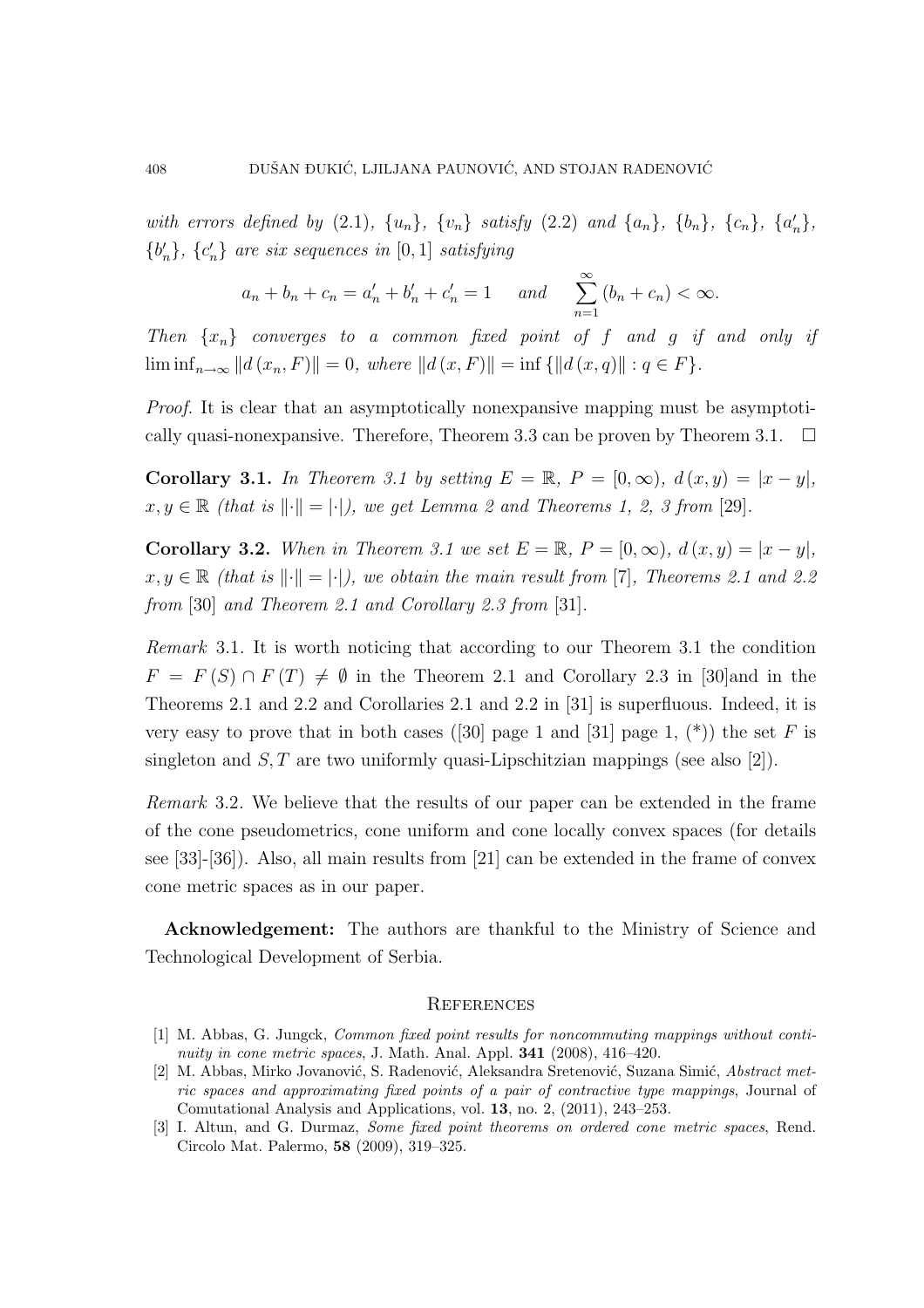- [4] I. Altun, V. Rakočević, *Ordered cone metric spaces and fixed point results*, Comput. Math. Appl. 60 (2010), 1145–1151.
- [5] I. D. Arandjelović, D. J. Kečkić, A counterexample on a theorem of Khojasteh, Goodarzi and Razani, Fixed Point Theory Appl. Vol. 2010, Article ID 470141, 6 pages, doi: 10.1155/2010/470141.
- [6] C. Di Bari, and P.Vetro,  $\varphi$ −pairs and commo fixed points in cone metric spaces, Rend. Circolo Mat. Palermo, 57 (2008), 279–285.
- [7] S. C. Bose, Common fixed points of mappings in a uniformly convex Banach space, Journal of the London Mathematical Society, 18 (1978), no. 1, 151–156.
- [8] K. Deimling, Nonlinear Functional Analysis, Springer-Verlag, 1985.
- [9] Lj. Gajić, D. Ilić, V. Rakočević, On Cirić maps with a generalized contractive iterate at a point and Fisher's quasi-contractions in cone metric spaces, Applied Mathematics and Computation 216 (8) (2010), 2240–2247.
- [10] Hafiz Fukhar-ud-din, Safeer Hussain Khan, Convergence of iterates with errors of asymptotically quasi-nonexpansive mappings and applications, J. Math. Anal. Appl. 328 (2007), 821–829.
- [11] L. G. Huang, X. Zhang, Cone metric spaces and fixed point theorems of contractive mappings, J. Math. Anal. Appl. 332 (2) (2007), 1468–1476.
- [12] D. Ilić, V. Rakočević, *Common fixed points for maps on cone metric space*, J. Math. Anal. Appl. 341 (2008), 876–882.
- [13] D. Ilić, V. Rakočević, *Quasi-contraction on cone metric space*, Applied Mathematics Letters 22 (2009), 728–731.
- [14] S. Janković, Z. Kadelburg, S. Radenović and B. E. Rhoades, Assad-Fixed-Type Point Theorems for a Pair of Nonself Mappings on Cone Metric Spaces, Fixed Point Theory and Applications, Volume 2009, Article ID 761086, 16 pages, doi:10.1155/2009/761086.
- [15] S. Janković, Z. Kadelburg, and S. Radenović, On cone metric spaces: A survey, Nonlinear Analysis, 74 (2010), 2591–2601.
- [16] Z. Kadelburg, S. Radenović, and V. Rakočević, A note on the equivalence of some metric and cone metric fixed point results, Applied Mathematics Letters 24 (2011), 370–374.
- [17] Jae Ug Jeong, Soo Hwan Kim, Weak and strong convergence of the Ishikawa iteration process with errors for two asymptotically nonexpansive mappings, Applied Mathematics and Computation 181 (2006), 1394–1401.
- [18] You-Xian Tian, Convergence of an Ishikawa Type Iterative Scheme for Asymptotically Quasi-Nonexpansive Mappings, Computers and Mathematics with Applications 49 (2005), 1905–1912.
- [19] Liu Qihou, Iterative Sequences for Asymptotically Quasi-nonexpansive Mappings with errors member, J. Math. Anal. Appl. **259** (2001), 18-24.
- [20] Liu Qihou, Iterative Sequences for Asymptotically Quasi-nonexpansive Mappings, J. Math. Anal. Appl. 259 (2001), 1–7.
- [21] Qing-you Liu, Zhi-bin Liu, Nan-jing Huang, Approximating the Common Fixed Points of Two Sequences of Uniformly Quasi-Lipschitzian Mappings in Convex Metric Spaces, Applied Mathematics and Computation 216 (2010), 883–889.
- [22] S. Radenović, *Common fixed points under contractive conditions in cone metric spaces*, Computers and Mathematics with Applications 58 (2009), 1273–1278.
- [23] S. Radenović, B. E. Rhoades, Fixed point theorem for two non-self mappings in cone metric spaces, Computers and Mathematics with Applications, 57 (2009), 1701–1707.
- [24] S. Radojević, Lj. Paunović, S. Radenović, Abstract metric spaces and Hardy-Rogers-type theorems, Applied Mathematics Letters 24 (2010), 553–558.
- [25] W. Takahashi, A convexity in metric space and nonexpansive mappings, Kodai. Math. Sem. Rep. 22 (1970), 142–149.
- [26] D. Turkoglu and M. Abuloha, Cone metric Spaces and Fixed Theorems in Diametrically Contractive Mappings, Acta Mathematica Sinica, English Series Mar., 2010, Vol. 26, No 3, 489–496.